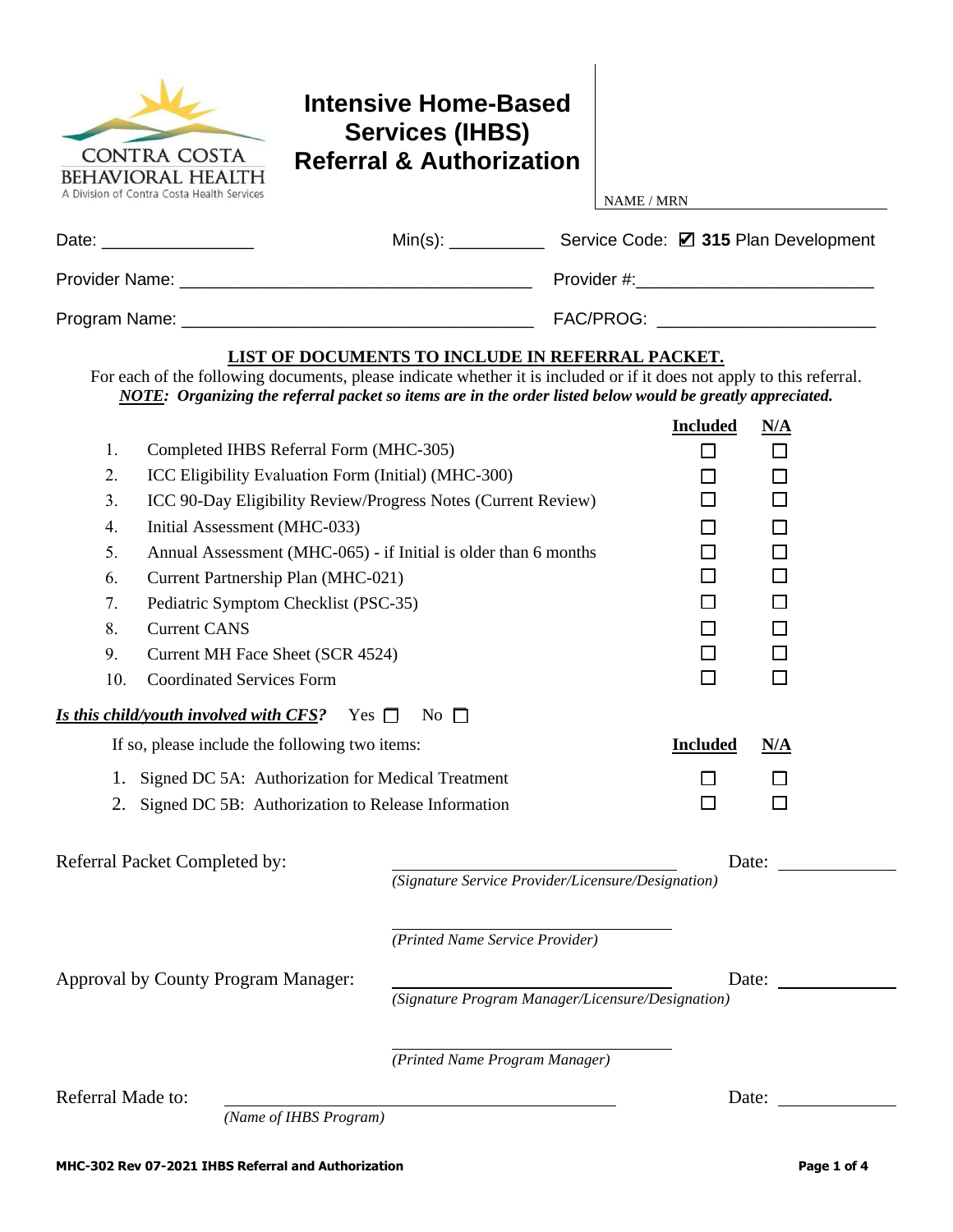NAME/MRN

## **INTENSIVE HOME-BASED SERVICES REFERRAL INFORMATION**

| Client's Name:                                                                                                                                                                                                                                                                                                                                                                                                                                                                                                                                                                                                                                                                                                                                                                                                                                                                                                                                                                                                                                                                                                                                                                                                                                                                                                                                                                                                                                                                                                                                                                                                                                                                                                                                                                                                                                                                                                                                                                               |                                       | MRN:                                                                          |
|----------------------------------------------------------------------------------------------------------------------------------------------------------------------------------------------------------------------------------------------------------------------------------------------------------------------------------------------------------------------------------------------------------------------------------------------------------------------------------------------------------------------------------------------------------------------------------------------------------------------------------------------------------------------------------------------------------------------------------------------------------------------------------------------------------------------------------------------------------------------------------------------------------------------------------------------------------------------------------------------------------------------------------------------------------------------------------------------------------------------------------------------------------------------------------------------------------------------------------------------------------------------------------------------------------------------------------------------------------------------------------------------------------------------------------------------------------------------------------------------------------------------------------------------------------------------------------------------------------------------------------------------------------------------------------------------------------------------------------------------------------------------------------------------------------------------------------------------------------------------------------------------------------------------------------------------------------------------------------------------|---------------------------------------|-------------------------------------------------------------------------------|
| Gender: $\Box$ Male<br>$\Box$ Female                                                                                                                                                                                                                                                                                                                                                                                                                                                                                                                                                                                                                                                                                                                                                                                                                                                                                                                                                                                                                                                                                                                                                                                                                                                                                                                                                                                                                                                                                                                                                                                                                                                                                                                                                                                                                                                                                                                                                         |                                       |                                                                               |
| $\Box$ Spanish<br><b>Client Primary Language:</b><br>$\Box$ English                                                                                                                                                                                                                                                                                                                                                                                                                                                                                                                                                                                                                                                                                                                                                                                                                                                                                                                                                                                                                                                                                                                                                                                                                                                                                                                                                                                                                                                                                                                                                                                                                                                                                                                                                                                                                                                                                                                          |                                       |                                                                               |
| $\Box$ English<br>$\Box$ Spanish<br>Family Primary Language:                                                                                                                                                                                                                                                                                                                                                                                                                                                                                                                                                                                                                                                                                                                                                                                                                                                                                                                                                                                                                                                                                                                                                                                                                                                                                                                                                                                                                                                                                                                                                                                                                                                                                                                                                                                                                                                                                                                                 |                                       | $\Box$ Other                                                                  |
| Client's Current Address:                                                                                                                                                                                                                                                                                                                                                                                                                                                                                                                                                                                                                                                                                                                                                                                                                                                                                                                                                                                                                                                                                                                                                                                                                                                                                                                                                                                                                                                                                                                                                                                                                                                                                                                                                                                                                                                                                                                                                                    |                                       |                                                                               |
| <b>Current School:</b><br><u> 1989 - Johann Barn, mars ar breithinn ar chomhair an t-Alban ann an t-Alban ann an t-Alban ann an t-Alban ann </u>                                                                                                                                                                                                                                                                                                                                                                                                                                                                                                                                                                                                                                                                                                                                                                                                                                                                                                                                                                                                                                                                                                                                                                                                                                                                                                                                                                                                                                                                                                                                                                                                                                                                                                                                                                                                                                             | Current Grade: <u>_______________</u> | $\Box$ Special Ed.                                                            |
|                                                                                                                                                                                                                                                                                                                                                                                                                                                                                                                                                                                                                                                                                                                                                                                                                                                                                                                                                                                                                                                                                                                                                                                                                                                                                                                                                                                                                                                                                                                                                                                                                                                                                                                                                                                                                                                                                                                                                                                              | Relationship: ______________          | Phone#:                                                                       |
|                                                                                                                                                                                                                                                                                                                                                                                                                                                                                                                                                                                                                                                                                                                                                                                                                                                                                                                                                                                                                                                                                                                                                                                                                                                                                                                                                                                                                                                                                                                                                                                                                                                                                                                                                                                                                                                                                                                                                                                              |                                       |                                                                               |
| Does the above-mentioned child/youth have an open Child Welfare Case?                                                                                                                                                                                                                                                                                                                                                                                                                                                                                                                                                                                                                                                                                                                                                                                                                                                                                                                                                                                                                                                                                                                                                                                                                                                                                                                                                                                                                                                                                                                                                                                                                                                                                                                                                                                                                                                                                                                        |                                       | $\Box$ Yes<br>$\Box$ No                                                       |
| <b>ICC Eligibility is established if ALL of the following criteria (1-3) are met:</b>                                                                                                                                                                                                                                                                                                                                                                                                                                                                                                                                                                                                                                                                                                                                                                                                                                                                                                                                                                                                                                                                                                                                                                                                                                                                                                                                                                                                                                                                                                                                                                                                                                                                                                                                                                                                                                                                                                        |                                       |                                                                               |
| 1. Does the above-mentioned child/youth have full scope Medi-Cal?<br>Does the above-mentioned child/youth meet Medical Necessity criteria?<br>2.<br>3. Is the child currently receiving or being considered for any of the following service(s):<br><b>Check all that apply:</b><br>$\Box$ Wraparound<br>Specialized Care Rate due to Behavioral Health Needs<br>$\Box$ Receiving intensive SMHS, including, but not limited to, Therapeutic Behavioral Services, Crisis Stabilization<br>(PES), or Crisis Intervention (PES/MRT)<br>$\Box$ Group Home (RCL 10 or higher) or Short Term Residential Therapeutic Programs (STRTP)<br>Experienced two or more placements due to behavioral health needs in the last 24 months<br>Psychiatric Hospital/24-Hour Mental Health Facility, or discharged in the last 90 days<br>Two or more mental health hospitalizations in the last 12 months<br>Two or more emergency room visits in the last 6 months due to primary mental health condition including, but not<br>limited to, involuntary treatment under California Welfare and Institution Code section 5585.50<br>$\Box$ Treated with two or more antipsychotic medications at the same time over a 3-month period<br>$\Box$ Treated with one psychotropic medication, for child/youth 5 years and younger<br>$\Box$ Treated with two psychotropic medications, for child/youth age 6-11 years<br>$\Box$ Treated with three psychotropic medications, for child/youth age 12-17 years<br>$\Box$ Diagnosed with more than one mental health diagnosis, for child/youth 5 years and younger<br>Diagnosed with more than two mental health diagnoses, for child/youth age 6-11 years<br>Diagnosed with more than three mental health diagnoses, for child/youth age 12-17 years<br>Has been detained pursuant to W&I sections 601 and 602 primarily due to mental health needs<br>Has received SMHS within the last year and has been reported homeless in the last 6 months<br>$\Box$ Other: |                                       | $\Box$ Yes<br>$\Box$ No<br>$\Box$ Yes<br>$\Box$ No<br>$\Box$ Yes<br>$\Box$ No |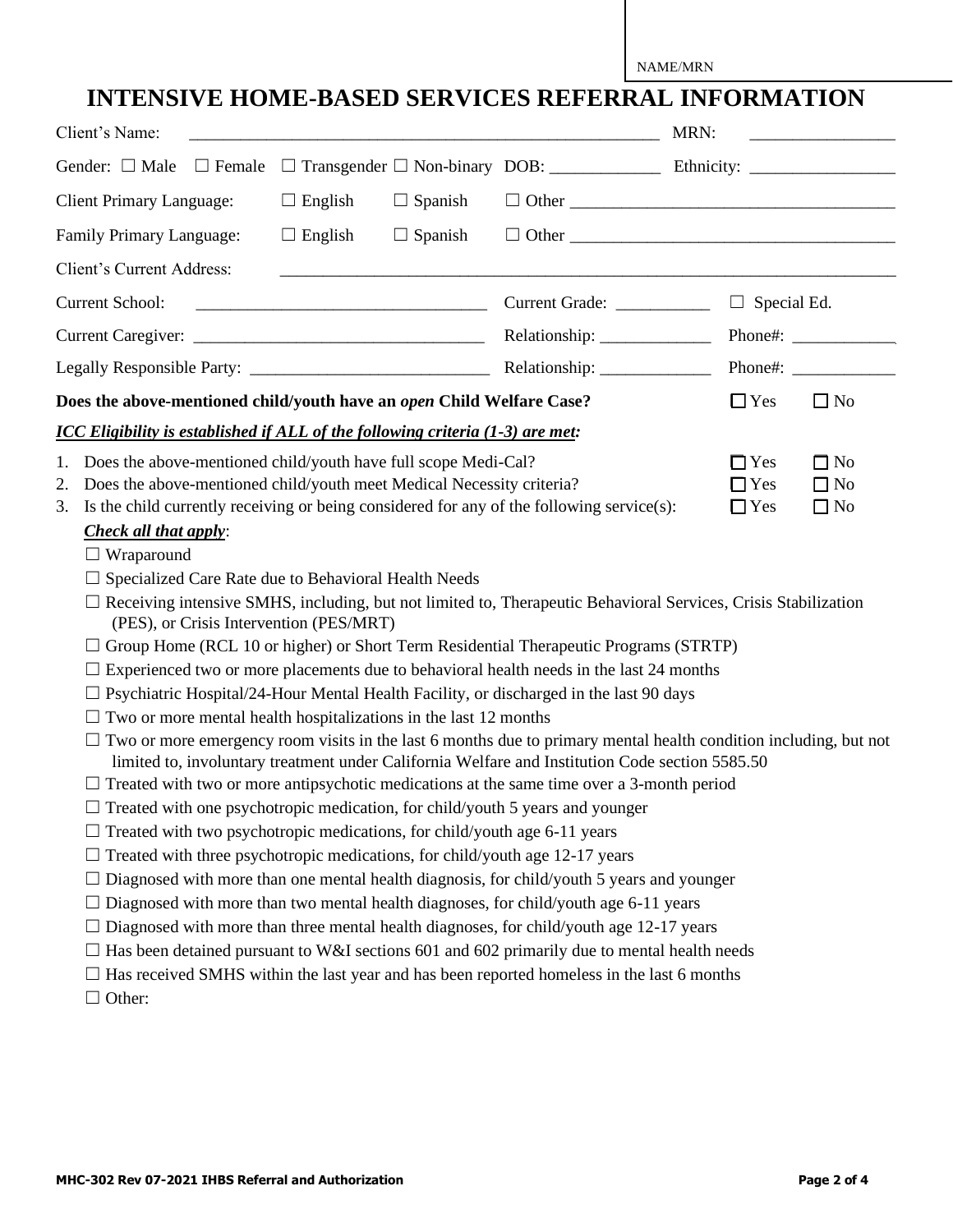NAME/MRN

## **JUSTIFICATION FOR IHBS**

**1. Describe in detail the behavior(s) or mental health conditions that interfere with the child/youth's functioning in the home and/or the community:** *(i.e., describe behaviors that (1) interfere with child/youth's independent living objectives, such as seeking and maintaining housing and/or seeking and maintaining a job, (2) interfere with child/youth's success in achieving educational objectives in an academic program in the community.)*

**2. Describe the child/youth's strengths:**

**3. Describe the behaviors that interfere with the achievement of a stable and permanent family life:** *(How can IHBS possibly help improve child/youth's functioning, life skills, etc.)*

- **4. Describe the transition plan:**
- **5. If the child/youth is currently being served by existing EPSDT (ICC, therapy, WRAPAROUND, TBS) or other specialty mental health services, how will the addition of IHBS benefit the client/youth/family?** *(Please list all MH services the child/youth is currently receiving.)*